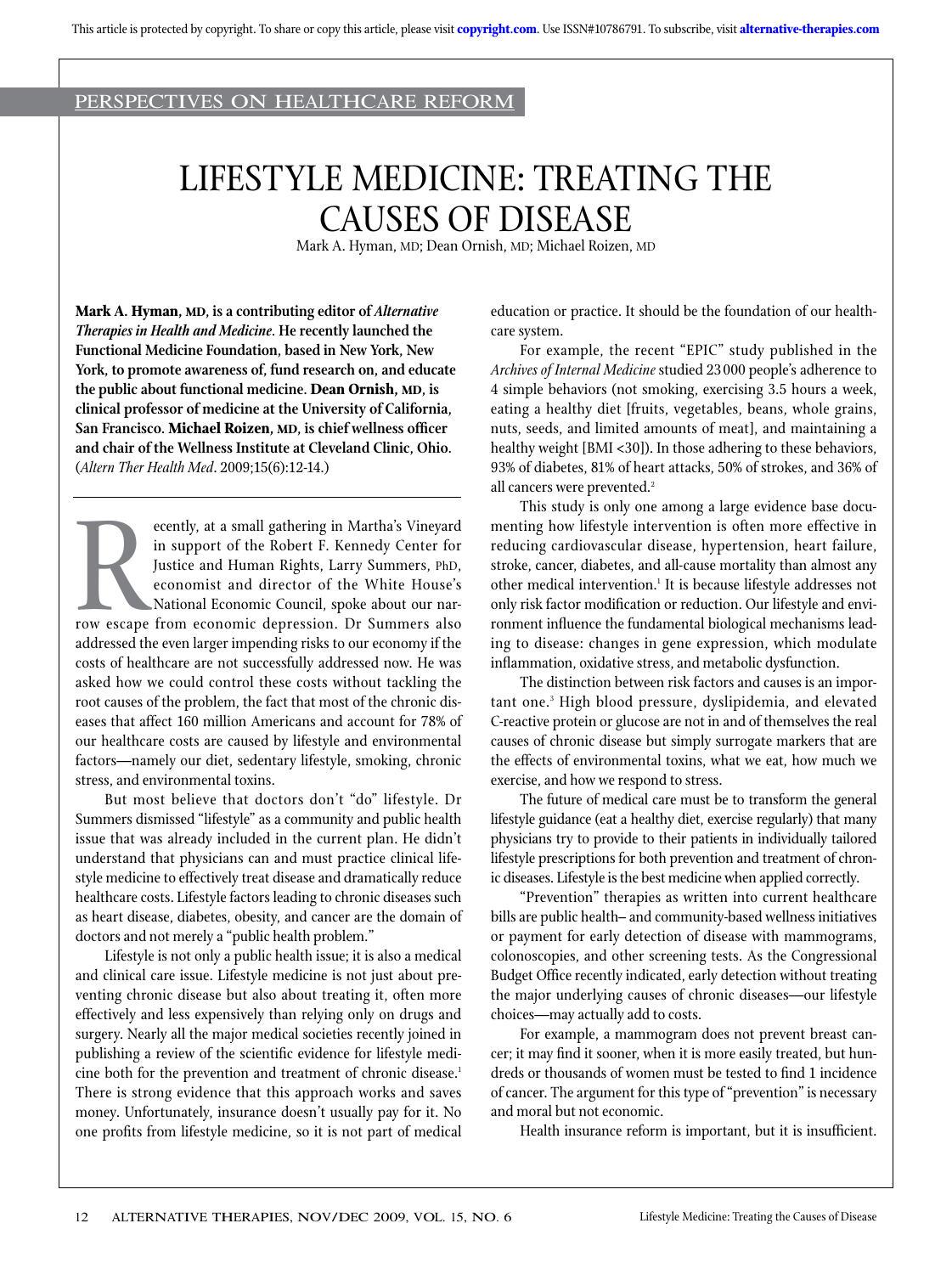We need healthcare reform. We need to change the content and not just the financing and coverage of healthcare. We must change not only the way we do medicine, but the medicine we do.

The center of the healthcare debate must change to what is covered, not just who is covered, if we are to make current treatments more effective and less costly.

The lifestyle factors leading to chronic disease are the domain of doctors and not just a "public health problem." Doctors must "do" lifestyle medicine and receive adequate reimbursement; otherwise, the cost of chronic disease will bankrupt Medicare by 2017.4

#### **TREATING CAUSES RATHER THAN RISK FACTORS**

Let's circle back to the flaw in treatment of risk factors and not causes. Typically doctors treat "risk factors" for disease such as giving a lifetime's worth of medications to lower high blood pressure, elevated blood sugar, and high cholesterol. These, however, do not treat the underlying causes of those risk factors: what and how much we eat, whether we smoke, how often we exercise, how we manage stress, and the effects of environmental toxins. Disregarding the underlying causes and treating only risk factors is somewhat like mopping up the floor around an overflowing sink instead of turning off the faucet, which is why medications usually have to be taken for a lifetime. When the underlying lifestyle causes are addressed, patients often are able to stop taking medication (under their doctor's supervision, of course). Likewise, they often can avoid surgery as well.

Presently, according to the American Heart Association, 1.3 million coronary angioplasty and 448000 coronary bypass operations are performed annually at a cost of more than \$100 billion.5 Despite these costs, many studies, including one last month in *The New England Journal of Medicine,* reveal that angioplasties and stents do not prolong life or even prevent heart attacks in stable patients (ie, 95% of those who receive them<sup>6</sup>). Coronary bypass surgery prolongs life in less than 2% to 3% of patients who receive it.7

In contrast, the INTERHEART study, published in *The Lancet* in 2004, followed 30 000 people and found that changing lifestyle could prevent at least 90% of all heart disease.<sup>8</sup>

Think about it. Heart disease accounts for more premature deaths and costs Americans more than any other illness and is almost completely preventable simply by changing diet and lifestyle. The same lifestyle changes that can prevent or even reverse heart disease can prevent or reverse many other chronic diseases as well.

Medicare and insurance companies currently pay billions of dollars every year for surgical procedures such as angioplasties and bypass surgeries. These are high-risk, invasive, expensive procedures fraught with complications, and they are largely ineffective.

In the large ACCORD study of more than 10 000 diabetics, aggressive blood sugar lowering with medication actually caused deaths.9 High blood sugar is a side effect of poor lifestyle choices. The treatment isn't insulin to lower blood glucose, but healthy dietary choices, exercise, stress management, and not smoking.

The Diabetes Prevention Program Research Group study showed that lifestyle changes are even more effective than diabetes drugs such as metformin in reducing the incidence of diabetes in people at high risk, with lower costs and fewer side effects.<sup>10</sup>

Lifestyle medical treatment, including personalized, sciencebased prescriptions for diet, exercise, and stress management, however, are not reimbursed or are only partially reimbursed. These therapies are low-risk and effective in reversing and preventing chronic diseases.

If we train and pay for doctors to learn how to help patients address the real causes of disease with lifestyle medicine and not just treat disease risk factors (simply the effects of poor lifestyle choices) with medications or surgery, we can save almost \$1.9 trillion over 10 years for just 5 major diseases: heart disease, diabetes, "pre-diabetes" or metabolic syndrome, and prostate and breast cancer.\*

Our nation is actively debating whether we can provide access to healthcare for all Americans and reduce costs at the same time. We cannot do either if we continue to provide the same type of healthcare based primarily on treating disease with medications and surgery rather than lifestyle medicine. Giving 47 million more people access to our current methods of treatment for chronic disease will surely cost more and offer less.

 Many, including the head of the American Medical Association, argue that lifestyle medicine is a social, community, and public health issue, not a medical care issue. Real doctors don't "treat" patients with lifestyle medicine. While community wellness programs and public health education do work (tobacco use decreased by two-thirds since the 1950s; Americans reduced dietary fat by 4% and increased carbohydrate consumption by 6% on the urging of the misguided US Dietary guidelines of 1977; and more people use seatbelts, sunscreen, and helmets), $<sup>11</sup>$  they</sup> only go part way. Doctors need to go the rest of the way.

### **DOCTORS MUST LEARN AND PRACTICE LIFESTYLE MEDICINE**

The fundamental flaw in thinking in healthcare right now is that doctors don't "do" lifestyle medicine and that people don't change. In part that is true. Only 50% of patients take the drugs their doctors recommend. The food and drug industry, however, has been very successful in changing our habits for the worse. The typical American now eats 680 more calories per day than 30 years ago, and 81% of the adult population takes at least 1 medication.<sup>12</sup> Established financial interests drive research and delivery of care based on medication and surgery. There are no incentives to drive doctors to treat disease with lifestyle medicine. Changes in policy, reimbursement, research, education, and clinical care encouraging doctors to "do" lifestyle medicine must take center stage in healthcare reform.

You might argue that doing this for everyone may cost

<sup>\*</sup>According to Cleveland Clinic estimates for the Take Back Your Health Act of 2009. Data were prepared by the clinic and presented to Congress by Drs Mark Hyman, Dean Ornish, and Michael Roizen.